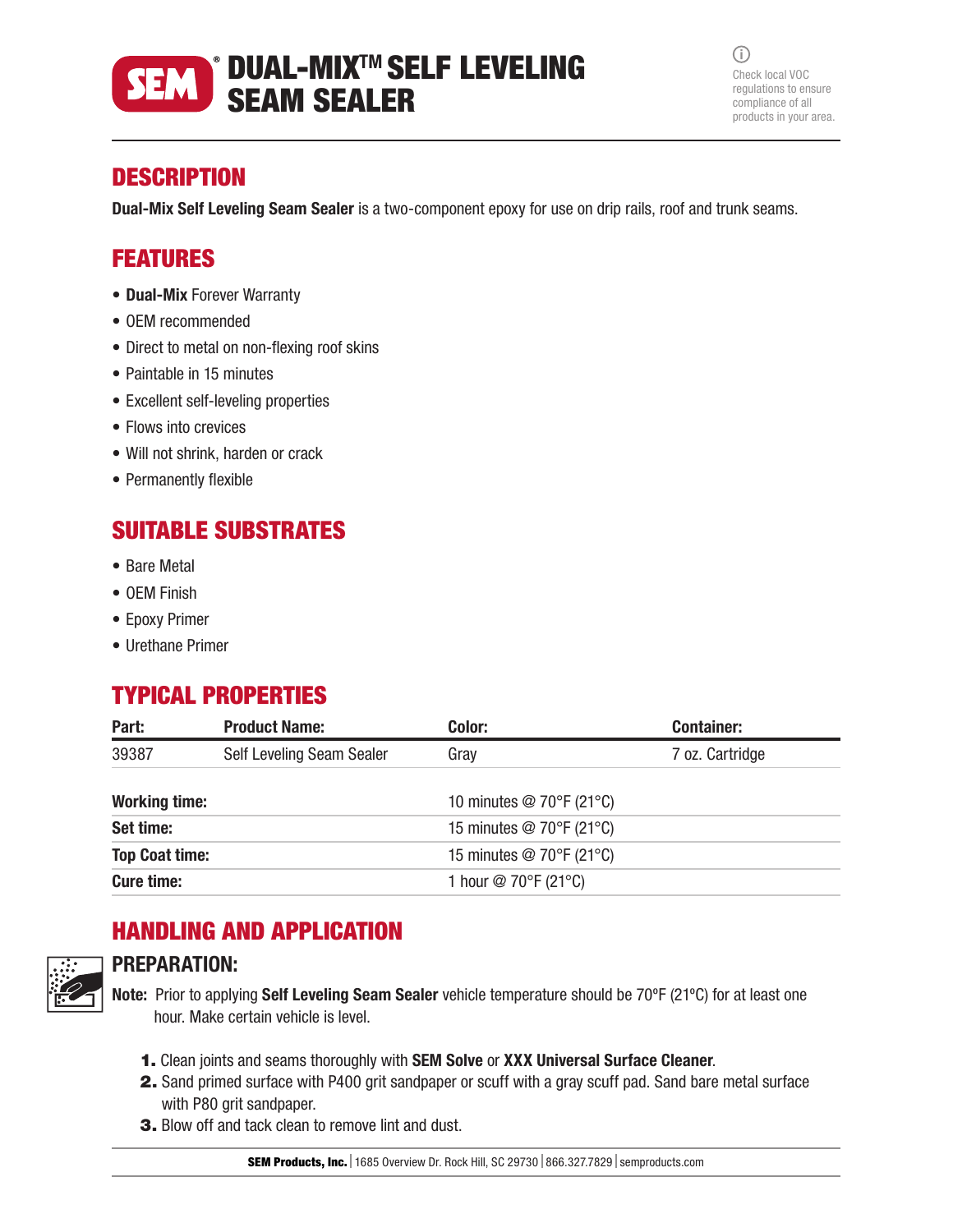4. Re-clean with SEM Solve or XXX Universal Surface Cleaner.

Self Leveling Seam Sealer may be applied directly to bare sanded metal or primed surfaces. However, if the area will be subjected to any flexing or twisting, including roof skins and drip rails, prime the area first with a quality, two-component urethane or epoxy primer such as World Class<sup>™</sup> DTM Primer before applying Self Leveling Seam Sealer. Primer must be fully cured and sanded before applying Self Leveling Seam Sealer.

Note: Self Leveling Seam Sealer should not be used directly over acid based self-etching primers or vice versa. This application procedure can cause cracking and blistering of the undercoat and top coat.

### MIXING:

Place cartridge into the Universal Manual Applicator or Universal Pneumatic Applicator. To remove cap, insert flat head screwdriver into slot and pry upward.

Note: Prior to installing Static Mixer, equalize cartridge by dispensing product until both parts flow equally. Install Static Mixer. Cut tip to desired application size. Hold applicator upright until product is dispensed into mixer. Dispense a test bead to ensure proper mix. For cap replacement, match circles and squares, then snap back into place.

#### STATIC MIXERS:

| Part: | <b>Product Name:</b>                              | For: | <b>Container:</b> |
|-------|---------------------------------------------------|------|-------------------|
| 70011 | Integral Nut Square Static Mixers 7 oz. cartridge |      | 6 pack            |
| 70012 | Integral Nut Square Static Mixers 7 oz. cartridge |      | 50 pack           |



### APPLICATION:

- 1. Use masking tape to form a dam at the forward end of the channel to prevent Self Leveling Seam Sealer from running out.
- 2. Dispense Self Leveling Seam Sealer in the center of the entire length of channel. Self Leveling Seam Sealer will flow out and self-level.
- Note: A heat gun can be used immediately after application to remove any air bubbles that become entrapped. With a steady motion and low heat, sweep the heat gun across surface at a distance of  $2" - 6"$ .
	- 3. While product is still wet, remove excess by wiping with a small amount of solvent compliant with the VOC regulations in your area.
	- 4. Remove and cut away the tape with a razor knife. If necessary, sand or trim dammed end and contour to maintain required roof channel depth. USE CAUTION NOT TO SEPARATE SELF LEVELING SEAM SEALER FROM BASE OF CHANNEL.
	- 5. Self Leveling Seam Sealer should be ready to paint in 15 minutes.